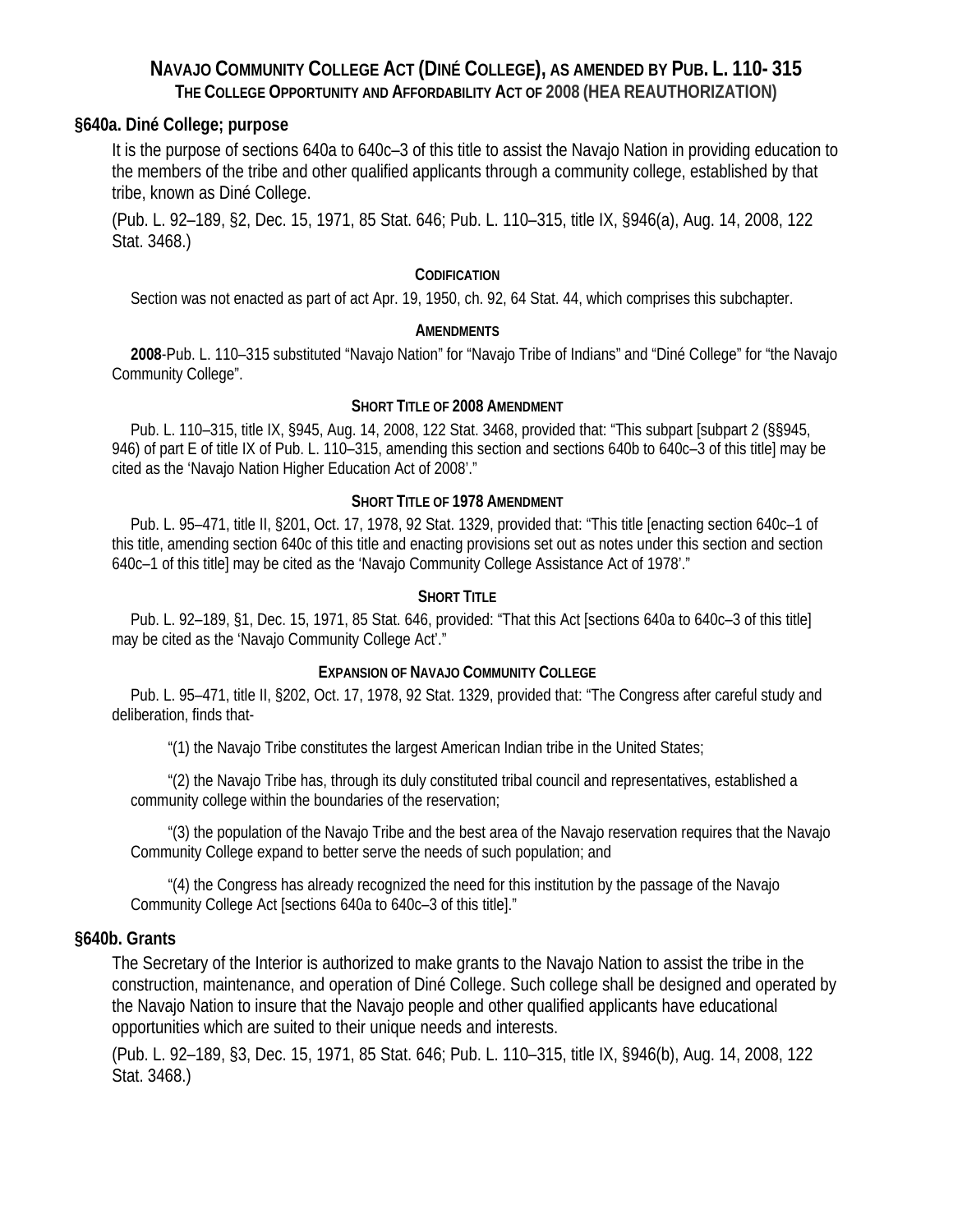### **CODIFICATION**

Section was not enacted as part of act Apr. 19, 1950, ch. 92, 64 Stat. 44, which comprises this subchapter.

### **AMENDMENTS**

**2008**-Pub. L. 110–315, in first sentence, inserted "the" before "Interior" and substituted "Navajo Nation" for "Navajo Tribe of Indians" and "Diné College" for "the Navajo Community College", and, in second sentence, substituted "Navajo Nation" for "Navajo Tribe" and "Navajo people" for "Navajo Indians".

# **§640c. Study of facilities needs**

# **(a) Contents; report to Congress**

The Secretary shall conduct a detailed survey and study of the academic facilities needs of Dine 1 College, and shall report to the Congress not later than October 31, 2010, the results of such survey and study. Such report shall include any recommendations or views submitted by the governing body of such College and by the governing body of the Navajo Nation, and shall include detailed recommendations by the Secretary as to the number, type, and cost of academic facilities which are required, ranking each such required facility by relative need.

# **(b) Funding**

Funds to carry out the purposes of this section may be drawn from general administrative appropriations to the Secretary made after October 1, 2007.

# **(c) Inventory**

No later than March 1991, an inventory prepared by Diné College identifying repairs, alterations, and renovations to facilities required to meet health and safety standards shall be submitted to the Secretary and appropriate committees of Congress. Within 60 days following the receipt of such inventory, the Secretary shall review the inventory, evaluating the needs identified, and transmit the written comments of the Department of the Interior to the appropriate committees of Congress, together with the Department's evaluation prepared by the health and safety division of the Bureau of Indian Affairs.

(Pub. L. 92–189, §4, Dec. 15, 1971, 85 Stat. 646; Pub. L. 95–471, title II, §203(a), Oct. 17, 1978, 92 Stat. 1330; Pub. L. 101–477, §2(b), Oct. 30, 1990, 104 Stat. 1153; Pub. L. 110–315, title IX, §946(c), Aug. 14, 2008, 122 Stat. 3468.)

# **CODIFICATION**

Section was not enacted as part of act Apr. 19, 1950, ch. 92, 64 Stat. 44, which comprises this subchapter.

### **AMENDMENTS**

**2008**-Subsec. (a). Pub. L. 110–315, §946(c)(1)(B), which directed substitution of "Navajo Nation" for "Navajo Tribe" in second sentence, was executed by making the substitution for "Navajo tribe", to reflect the probable intent of Congress.

Pub. L. 110-315, §946(c)(1)(A), in first sentence, substituted "Dine College" for "the Navajo Community College" and "October 31, 2010" for "August 1, 1979".

Subsec. (b). Pub. L. 110–315, §946(c)(2), substituted "October 1, 2007" for "October 17, 1978".

Subsec. (c). Pub. L. 110–315, §946(c)(3), substituted "Diné College" for "the Navajo Community College" in first sentence.

**1990**-Subsec. (c). Pub. L. 101–477 added subsec. (c).

**1978**-Pub. L. 95–471 substituted provisions relating to a detailed survey, study, and report and funding for this section for provisions authorizing appropriations for grants under sections 640a to 640c of this title.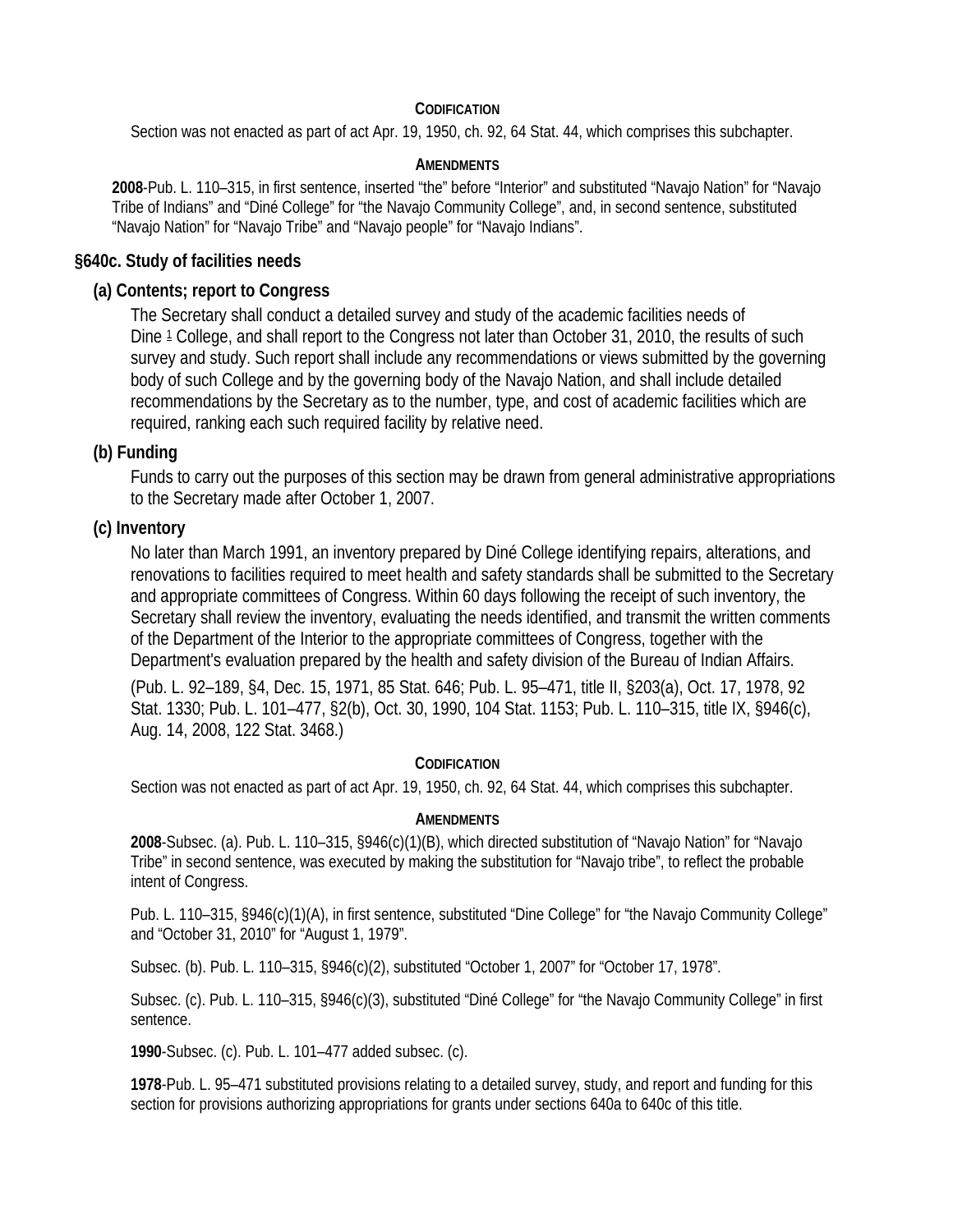# **DEFINITIONS**

The definitions in section 1801 of this title apply to this section. *1 So in original. Probably should be "Diné".* 

# **§640c–1. Authorization of appropriations**

# **(a) Construction grants**

(1) For the purpose of making construction grants under sections 640a to 640c–3 of this title, there are authorized to be appropriated such sums as are necessary for fiscal years 2009 through 2014.

(2) Sums appropriated pursuant to this subsection for construction shall, unless otherwise provided in appropriations Acts, remain available until expended.

(3) Sums described in paragraph (2) shall be used to provide grants for construction activities, including the construction of buildings, water and sewer facilities, roads, information technology and telecommunications infrastructure, classrooms, and external structures (such as walkways).

# **(b) Diné College grants**

(1) There are authorized to be appropriated for grants to Diné College such sums as are necessary for fiscal years 2009 through 2014 to pay the cost of-

(A) the maintenance and operation of the College, including-

(i) basic, special, developmental, vocational, technical, and special handicapped education costs; (ii) annual capital expenditures, including equipment needs, minor capital improvements and remodeling projects, physical plant maintenance and operation costs, and exceptions and supplemental need account; and

(iii) summer and special interest programs;

(B) major capital improvements, including internal capital outlay funds and capital improvement projects;

(C) mandatory payments, including payments due on bonds, loans, notes, or lease purchases;

(D) supplemental student services, including student housing, food service, and the provision of access to books and services; and

(E) improving and expanding the College, including by providing, for the Navajo people and others in the community of the College-

(i) higher education programs;

(ii) career and technical education;

(iii) activities relating to the preservation and protection of the Navajo language, philosophy, and culture;

(iv) employment and training opportunities;

(v) economic development and community outreach; and

(vi) a safe learning, working, and living environment.

(2) The Secretary shall make payments, pursuant to grants under this subsection, in advance installments of not less than 40 per centum of the funds available for allotment, based on anticipated or actual numbers of full-time equivalent Indian students or such other factors as determined by the Secretary. Adjustments for overpayments and underpayments shall be applied to the remainder of such funds and such remainder shall be delivered no later than July 1 of each year.

# **(c) Funding requirements**

The Secretary of the Interior is authorized and directed to establish by rule procedures to insure that all funds appropriated under sections 640a to 640c–3 of this title are properly identified for grants to Diné College and that such funds are not commingled with appropriations historically expended by the Bureau of Indian Affairs for programs and projects normally provided on the Navajo Reservation for Navajo beneficiaries.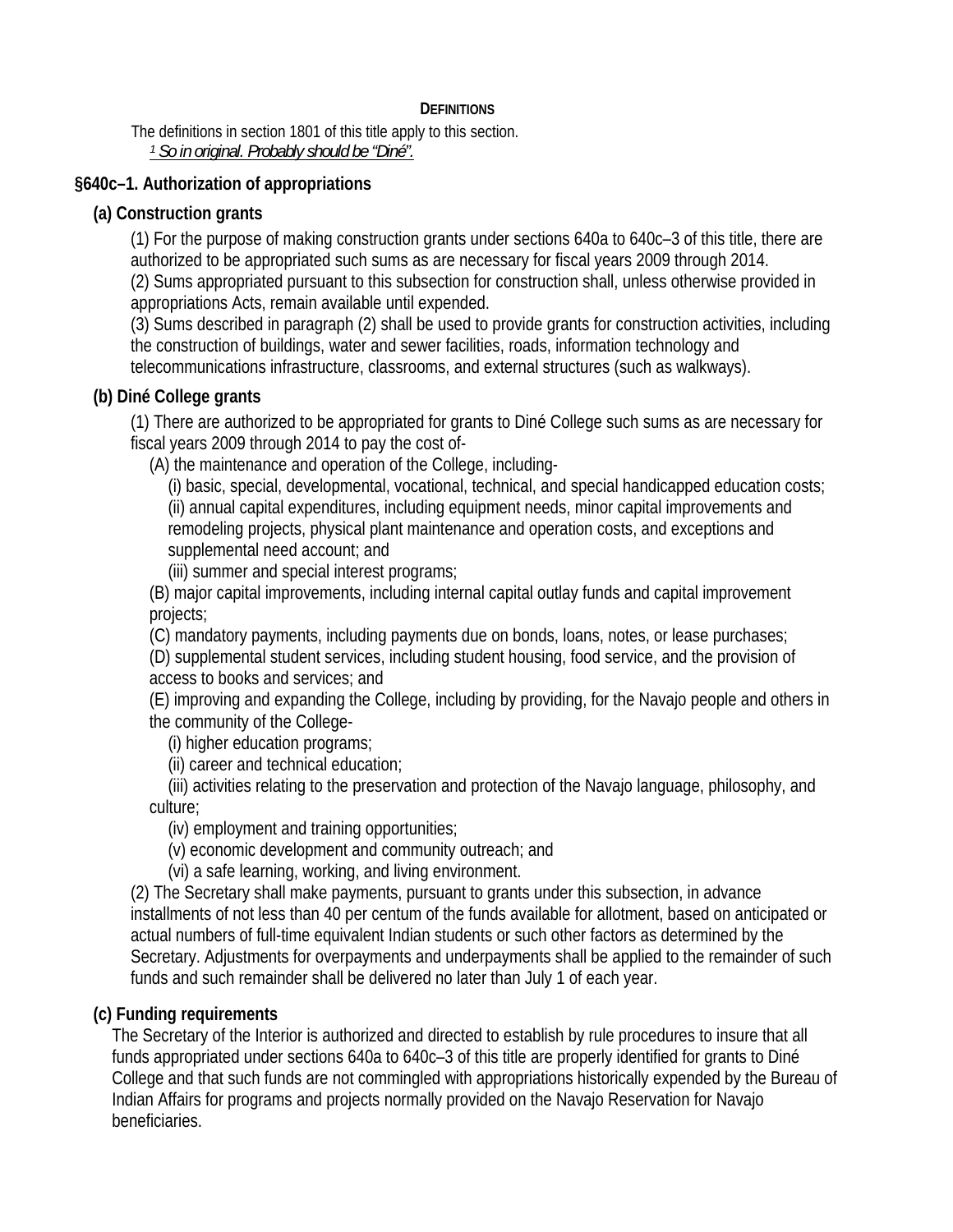(Pub. L. 92–189, §5, as added Pub. L. 95–471, title II, §203(a), Oct. 17, 1978, 92 Stat. 1330; amended Pub. L. 96– 374, title XIII, §1351(a), (b), Oct. 3, 1980, 94 Stat. 1501; Pub. L. 98–192, §14, Dec. 1, 1983, 97 Stat. 1343; Pub. L. 99–428, §7, Sept. 30, 1986, 100 Stat. 983; Pub. L. 100–297, title V, §5401, Apr. 28, 1988, 102 Stat. 414; Pub. L. 101–477, §2(a), Oct. 30, 1990, 104 Stat. 1153; Pub. L. 102–325, title XIII, §1301(d), July 23, 1992, 106 Stat. 797; Pub. L. 105–244, title IX, §902, Oct. 7, 1998, 112 Stat. 1829; Pub. L. 110–315, title IX, §946(d), Aug. 14, 2008, 122 Stat. 3468.)

#### **CODIFICATION**

Section was not enacted as part of act Apr. 19, 1950, ch. 92, 64 Stat. 44, which comprises this subchapter.

#### **AMENDMENTS**

**2008**-Subsec. (a)(1). Pub. L. 110–315, §946(d)(1)(A), substituted "such sums as are necessary for fiscal years 2009 through 2014" for "\$2,000,000 for fiscal year 1999 and such sums as may be necessary for each of the 4 succeeding fiscal years".

Subsec. (a)(3). Pub. L. 110–315, §946(d)(1)(B), added par. (3).

Subsec. (b)(1). Pub. L. 110–315, §946(d)(2)(A), in introductory provisions, substituted "Diné College" for "the Navajo Community College" and "such sums as are necessary for fiscal years 2009 through 2014 to pay the cost of-" for ", for each fiscal year, an amount necessary to pay expenses incurred for-".

Subsec. (b)(1)(A). Pub. L. 110–315, §946(d)(2)(B), substituted "College" for "college" in introductory provisions, semicolons for commas at end of cls. (i) and (iii), and "; and" for ", and" at end of cl. (ii).

Subsec. (b)(1)(B). Pub. L. 110–315, §946(d)(2)(C), substituted semicolon for comma at end.

Subsec. (b)(1)(E). Pub. L. 110–315, §946(d)(2)(D)–(F), added subpar. (E).

Subsec. (c). Pub. L. 110–315, §946(d)(3), substituted "Diné College" for "the Navajo Community College".

**1998**-Subsec. (a)(1). Pub. L. 105–244 substituted "1999" for "1993".

**1992**-Subsec. (a)(1). Pub. L. 102–325 amended par. (1) generally. Prior to amendment, par. (1) read as follows: "For the purpose of making construction grants under sections 640a to 640c–3 of this title, there are hereby authorized to be appropriated such sums as may be necessary for each of the fiscal years 1990, 1991, and 1992."

**1990**-Subsec. (a)(1). Pub. L. 101–477 substituted "1990, 1991, and 1992" for "1987, 1988, 1989, and 1990".

**1988**-Subsec. (b)(1). Pub. L. 100–297 amended par. (1) generally. Prior to amendment, par. (1) read as follows: "There is further authorized to be appropriated for grants to the Navajo Community College, for each fiscal year beginning on or after October 1, 1979, an amount equal to the amount necessary for operation and maintenance of the college, including, but not limited to, administrative, academic, and operations and maintenance costs."

**1986**-Subsec. (a)(1). Pub. L. 99–428, §7(1), substituted "each of the fiscal years 1987, 1988, 1989, and 1990" for "the fiscal year beginning October 1, 1984, and for the three succeeding fiscal years".

Subsec. (b)(1). Pub. L. 99–428, §7(2), substituted "for each fiscal year" for "for any fiscal year".

**1983**-Subsec. (a)(1). Pub. L. 98–192 substituted "October 1, 1984" for "October 1, 1979".

**1980**-Subsec. (a)(1). Pub. L. 96–374, §1351(a), substituted "three succeeding fiscal years" for "two succeeding fiscal years".

Subsec. (b)(1). Pub. L. 96–374, §1351(b), added par. (1). Former par. (1), which authorized an appropriation for the Navajo Community College of \$4,000 for each full-time equivalent student which the Secretary estimated would be in attendance during the year, was struck out.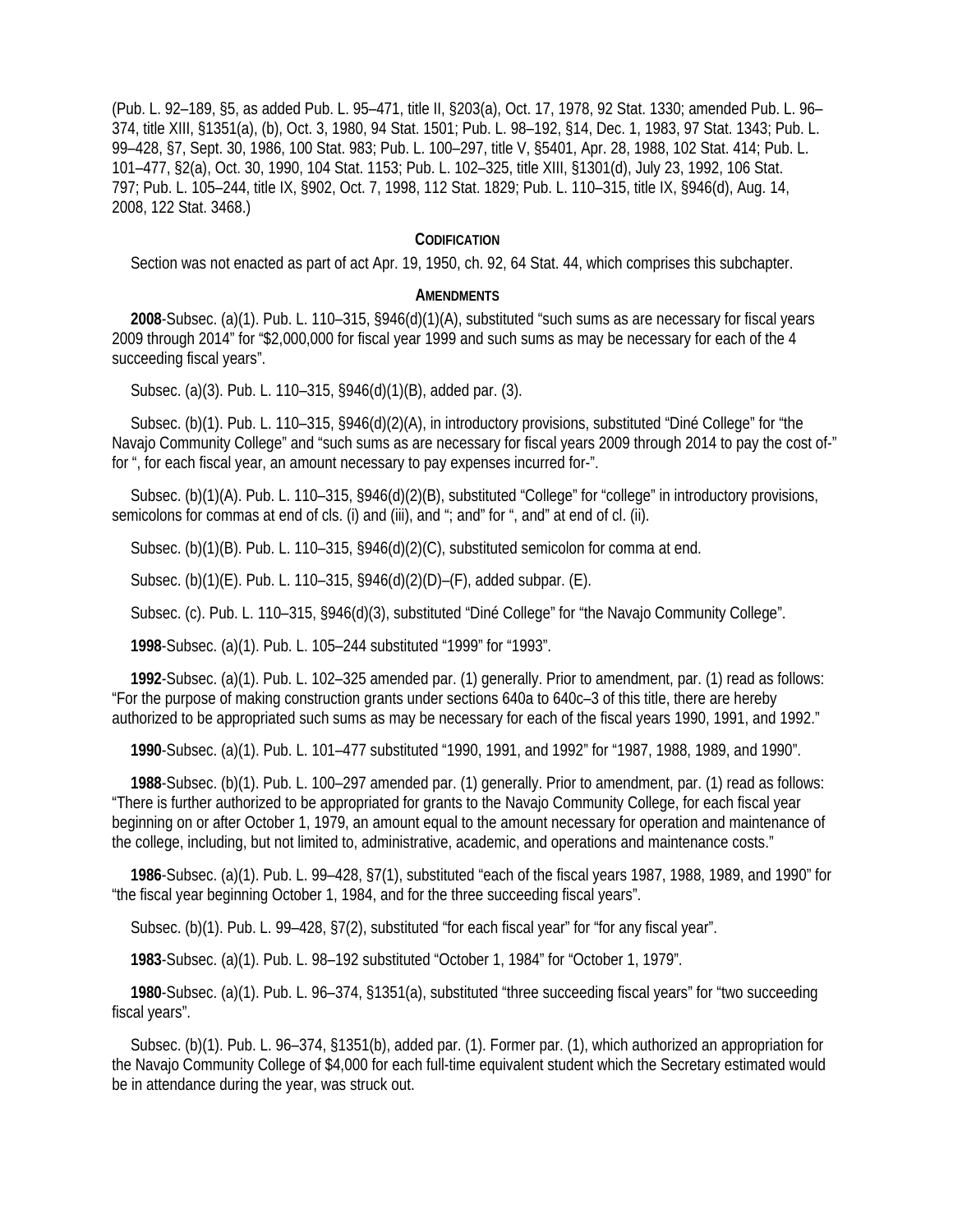Subsec. (b)(2), (3). Pub. L. 96–374, §1351(b), redesignated par. (3) as (2). Former par. (2), which placed an upper limit on grants under this subsection, was struck out.

### **EFFECTIVE DATE OF 1998 AMENDMENT**

Amendment by Pub. L. 105–244 effective Oct. 1, 1998, except as otherwise provided in Pub. L. 105–244, see section 3 of Pub. L. 105–244, set out as a note under section 1001 of Title 20, Education.

### **EFFECTIVE DATE OF 1992 AMENDMENT**

Amendment by Pub. L. 102–325 effective Oct. 1, 1992, see section 2 of Pub. L. 102–325, set out as a note under section 1001 of Title 20, Education.

### **EFFECTIVE DATE OF 1988 AMENDMENT**

For effective date and applicability of amendment by Pub. L. 100–297, see section 6303 of Pub. L. 100–297, set out as a note under section 1071 of Title 20, Education.

### **EFFECTIVE DATE OF 1980 AMENDMENT**

Amendment by Pub. L. 96–374 effective Oct. 1, 1980, see section 1393(a) of Pub. L. 96–374, set out as a note under section 1001 of Title 20, Education.

### **FISCAL YEAR BEGINNING OCTOBER 1, 1978**

Pub. L. 95–471, title II, §203(b), Oct. 17, 1978, 92 Stat. 1331, provided that nothing in title II of Pub. L. 95–471, the Navajo Community College Assistance Act of 1978, shall be deemed to authorize appropriations for the fiscal year beginning Oct. 1, 1978.

### **DEFINITIONS**

The definitions in section 1801 of this title apply to this section.

### **§640c–2. Effect on other laws**

(a) Except as specifically provided by law, eligibility for assistance under sections 640a to 640c–3 of this title shall not, by itself, preclude the eligibility of Diné College to receive Federal financial assistance under any program authorized under the Higher Education Act of 1965 [20 U.S.C. 1001 et seq., 42 U.S.C. 2751 et seq.] or any other applicable program for the benefit of institutions of higher education, community colleges, or postsecondary educational institutions.

(b) Notwithstanding any other provision of law, funds provided under sections 640a to 640c–3 of this title to Diné College may be treated as non-Federal, private funds of the College for purposes of any provision of Federal law which requires that non-Federal or private funds of the College be used in a project or for a specific purpose.

(Pub. L. 92–189, §6, as added Pub. L. 96–374, title XIII, §1351(c), Oct. 3, 1980, 94 Stat. 1501; amended Pub. L. 100–297, title V, §5403(b), Apr. 28, 1988, 102 Stat. 416; Pub. L. 110–315, title IX, §946(e), Aug. 14, 2008, 122 Stat. 3469.)

### **REFERENCES IN TEXT**

The Higher Education Act of 1965, referred to in subsec. (a), is Pub. L. 89–329, Nov. 8, 1965, 79 Stat. 1219, which is classified generally to chapter 28 (§1001 et seq.) of Title 20, Education, and part C (§2751 et seq.) of subchapter I of chapter 34 of Title 42, The Public Health and Welfare. For complete classification of this Act to the Code, see Short Title note set out under section 1001 of Title 20 and Tables.

# **CODIFICATION**

Section was not enacted as part of act Apr. 19, 1950, ch. 92, 64 Stat. 44, which comprises this subchapter.